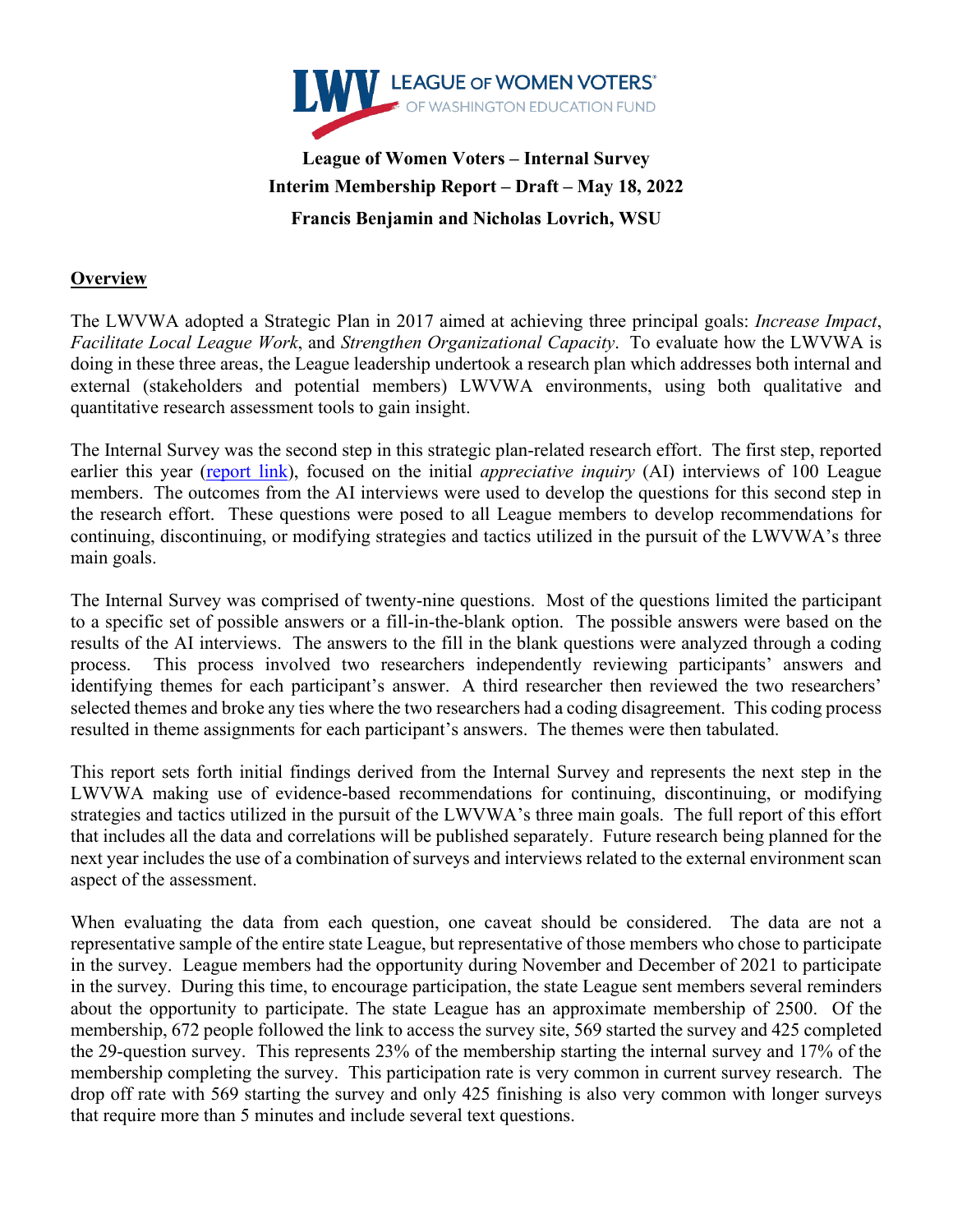#### **Survey Questions and Data**

## **1. What brought you to join the League?**

### **• A friend, political interest, or civic education interest are the main reasons for joining the League.**



*(The question asked participants to select all that apply so the total % will not equal 100%)* Additional areas that didn't exceed 10% include: family history in LWV, political election, previous knowledge of LWV mission and values, meet new people, and defend democracy.

## **2. What motivates you to keep involved in the local League?**

## **• Promoting an informed electorate, learning, and discussing issues and being a trusted source of information are the primary motivations to keep involved in the League.**



*(The question asked participants to select all that apply so the total % will not equal 100%)* Additional areas which didn't exceed 30% include: feeling of enjoyment, and importance and comradery.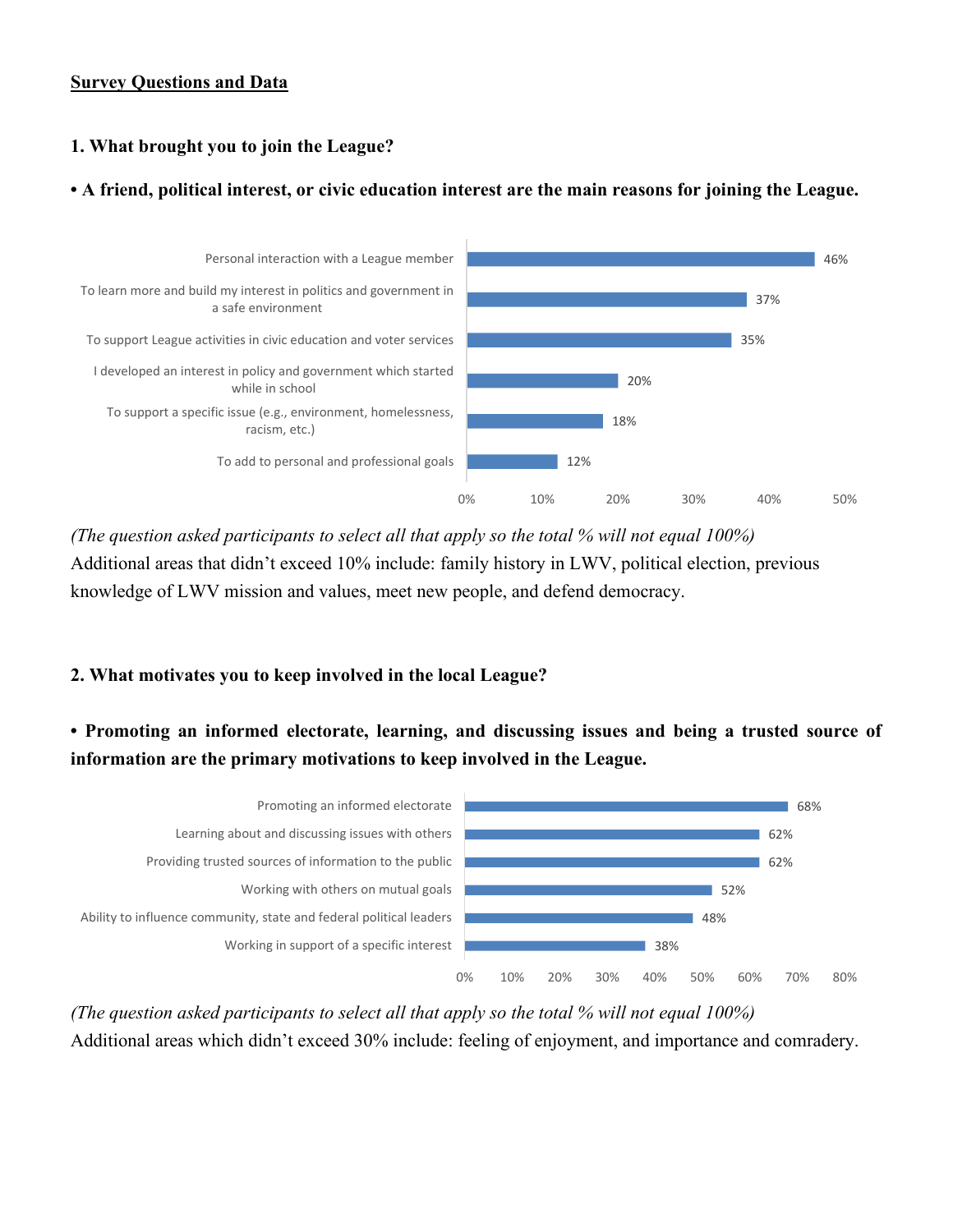#### **3. What life experience or change coincided with joining the League?**

**• Almost 2/3 of the League members identified a particular life experience or change coinciding with joining the League. Of the 2/3, over 30% identified a specific political issue or election, retirement, or moving as coinciding when they joined the League.**



*(The question asked participants to select all that apply so the total % will not equal 100%)*

Additional areas which didn't exceed 30% include: became an empty nester, death of a loved one, committed to full-time child or elder care, completed academic program, job loss, became a new citizen, had more free time, and ran for office.

### **4. What difference or impact has the state League made in your life?**

**• Informing members on issues, increasing community connections, and member empowerment are how the state League has made a difference in members' lives.**

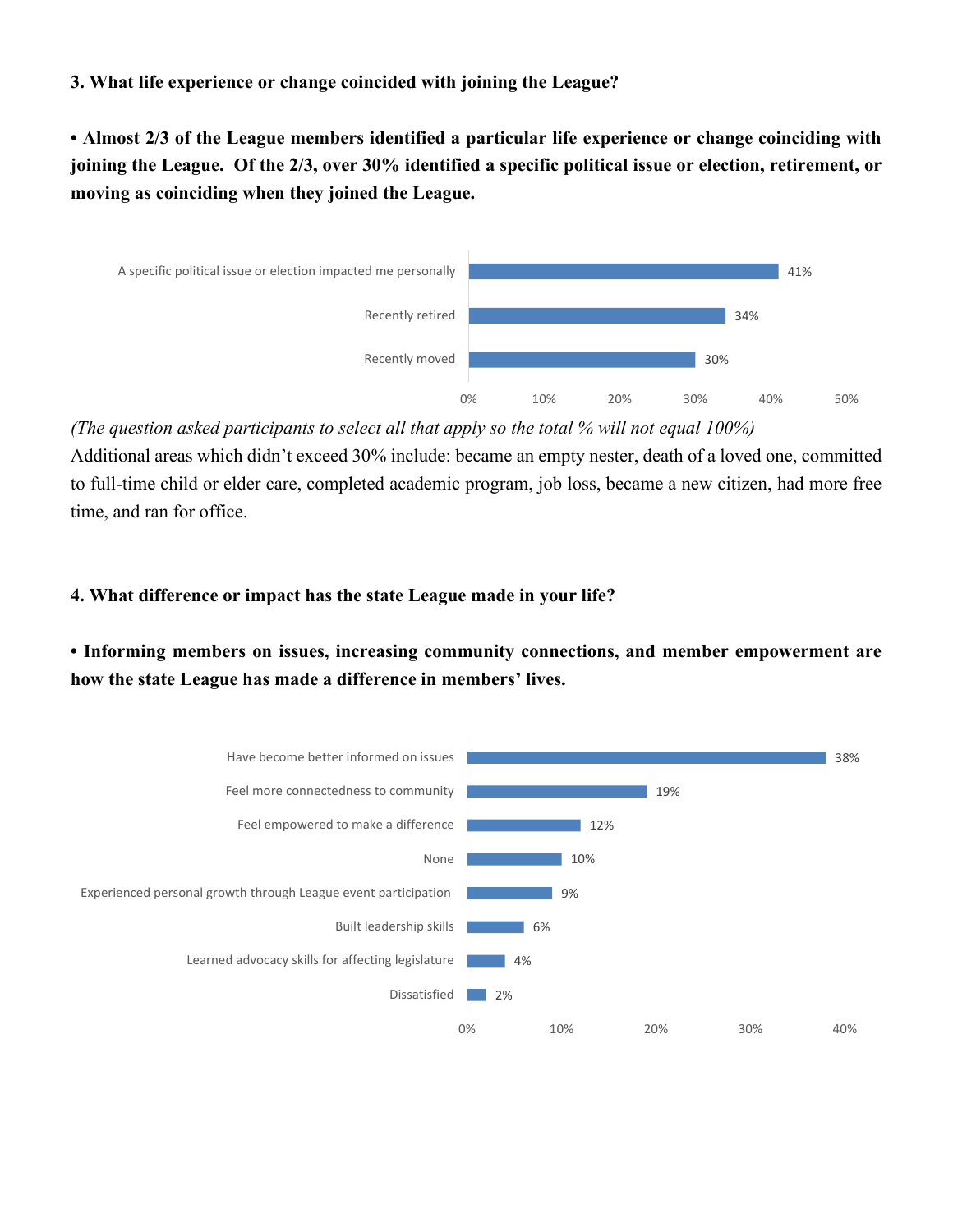#### **5. What difference or impact has the state League made in your community?**

**• Increasing voter education, influencing legislative outcomes, and expanding League education events are how the state League has made a difference in members' communities.**



**6a. In which of these local League leadership roles have you participated?** 

**• Board of Directors or Officer, study/program/committee chair, and unit leader are the most common local League leadership roles respondents have occupied.** 



*(The question asked participants to select all that apply so the total % will not equal 100%)*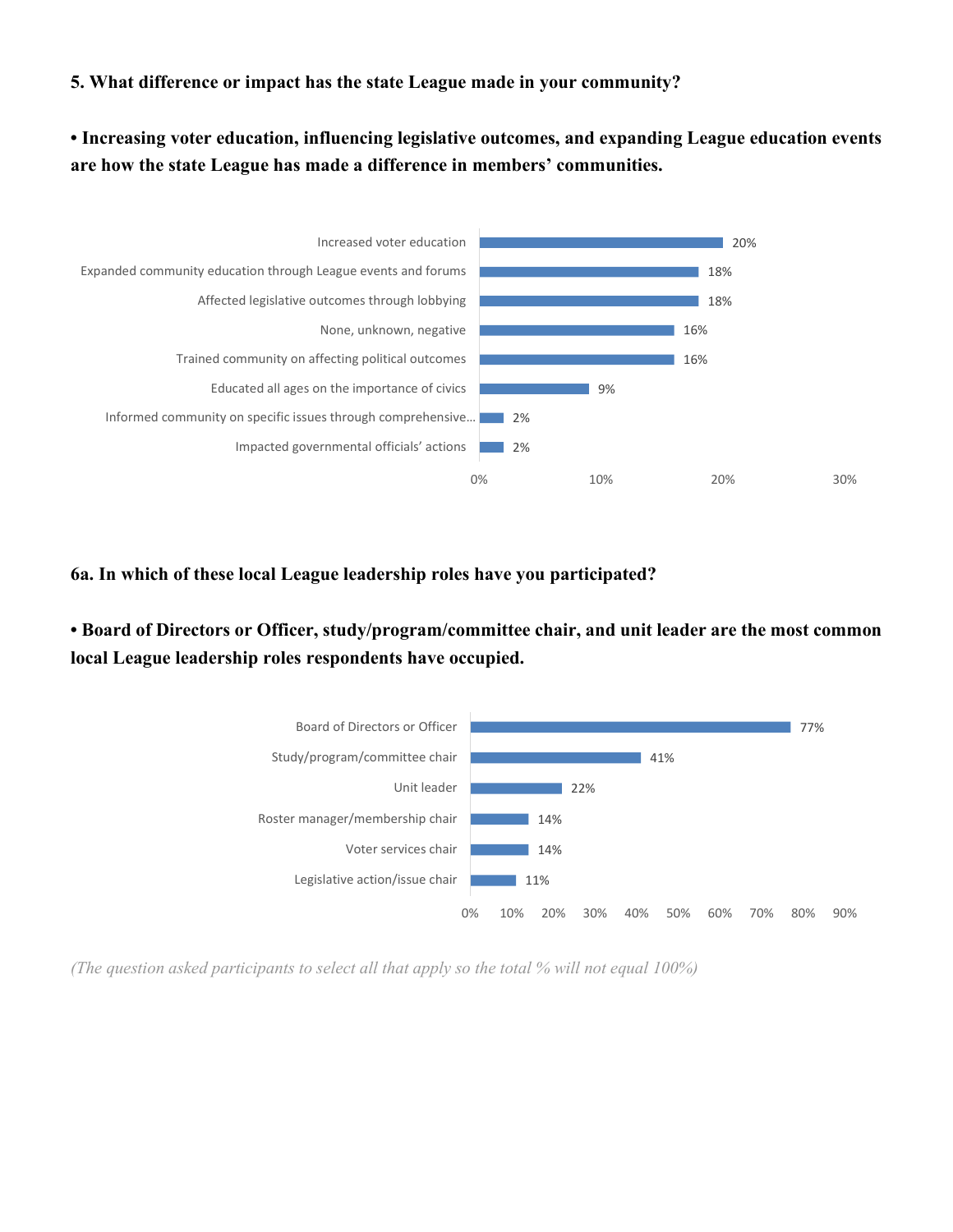#### **6b. In which of these state League leadership roles have you participated?**

**• Board of Directors or Officer, study/program/committee chair, and legislative action/issue chair are the most common state League leadership roles respondents have occupied.** 



*(The question asked participants to select all that apply so the total % will not equal 100%)*

#### **7a. In which of the following local League activities have you participated?**

**• League sponsored events, voter services activities, committees, and board meetings are the most common local League activities in which respondents participated.**



*(The question asked participants to select all that apply so the total % will not equal 100%)* Additional areas which didn't exceed a 25% participation rate: observer corps, Diversity, Equity, Inclusion (DEI) event, fundraising, and Membership Engagement Leadership Development (MELD).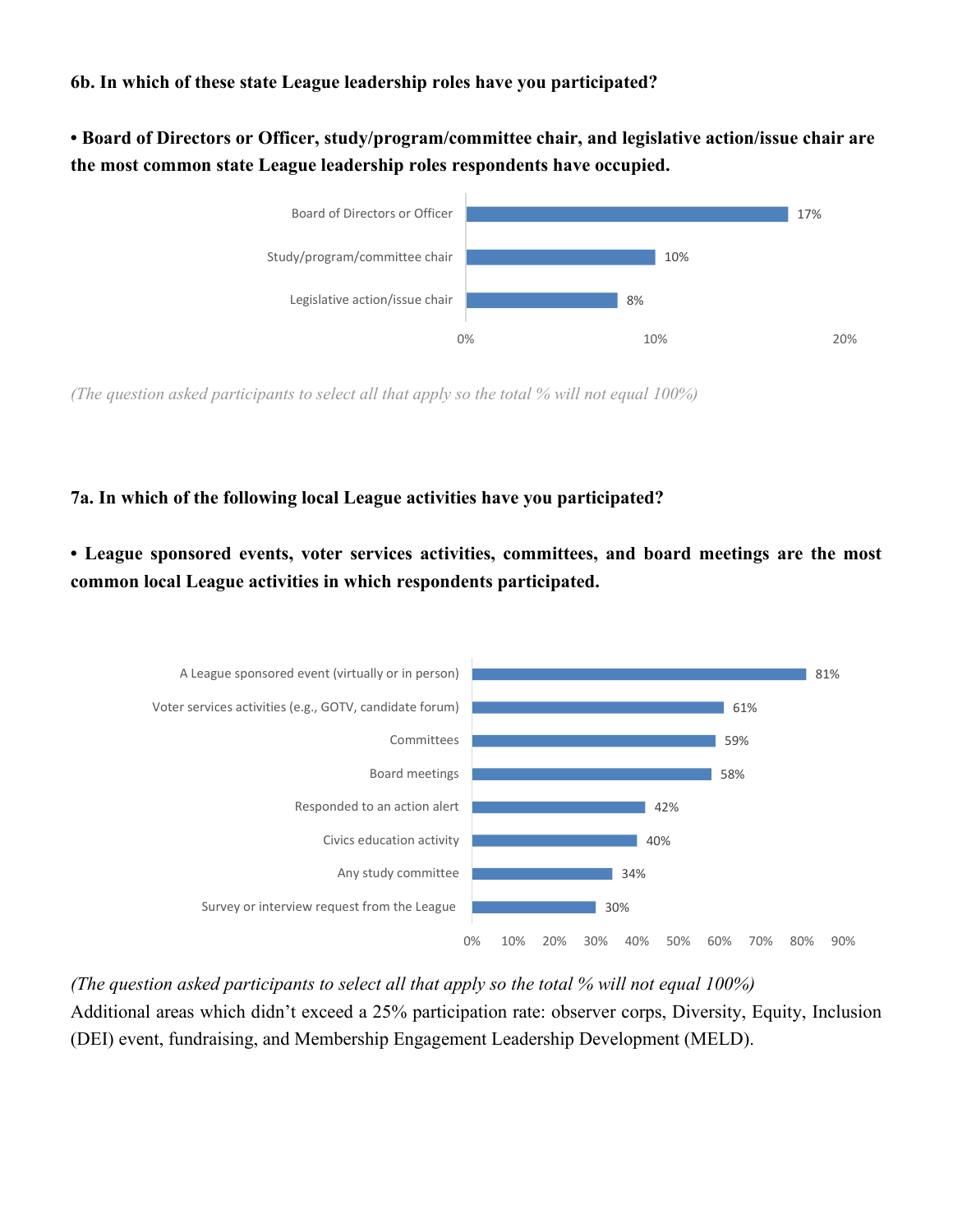## **7b. In which of the following state League activities have you participated?**

**• Responding to an action alert, and participation in convention or council, a League sponsored event, and an advocacy/action workshop are the most common state League activities in which respondents participated.**



*(The question asked participants to select all that apply so the total % will not equal 100%)* Additional areas that didn't exceed a 25% participation rate: affinity group, study committee, fundraising, board meetings, Membership Engagement Leadership Development (MELD), civics education activity and voter services activities (e.g., GOTV, candidate forum), and Diversity, Equity, Inclusion (DEI) event.

#### **8. If you have chosen NOT to participate in state League activities, why not?**

#### **• Schedule conflicts, not feeling qualified, logistical obstacles, not enough knowledge about the activities, and not being asked are the main reasons for not participating in state League activities.**



*(The question allowed participants to identify more than one reason so the total % will not equal 100%)* Additional areas that did not exceed a 10% selection rate: frustrations with state League processes or structure, personality clashes with people in the state League, new/recently joined League, participate as much as possible, does not seem relevant, no longer share the views of the League, personal/family health, personal choice, and transportation.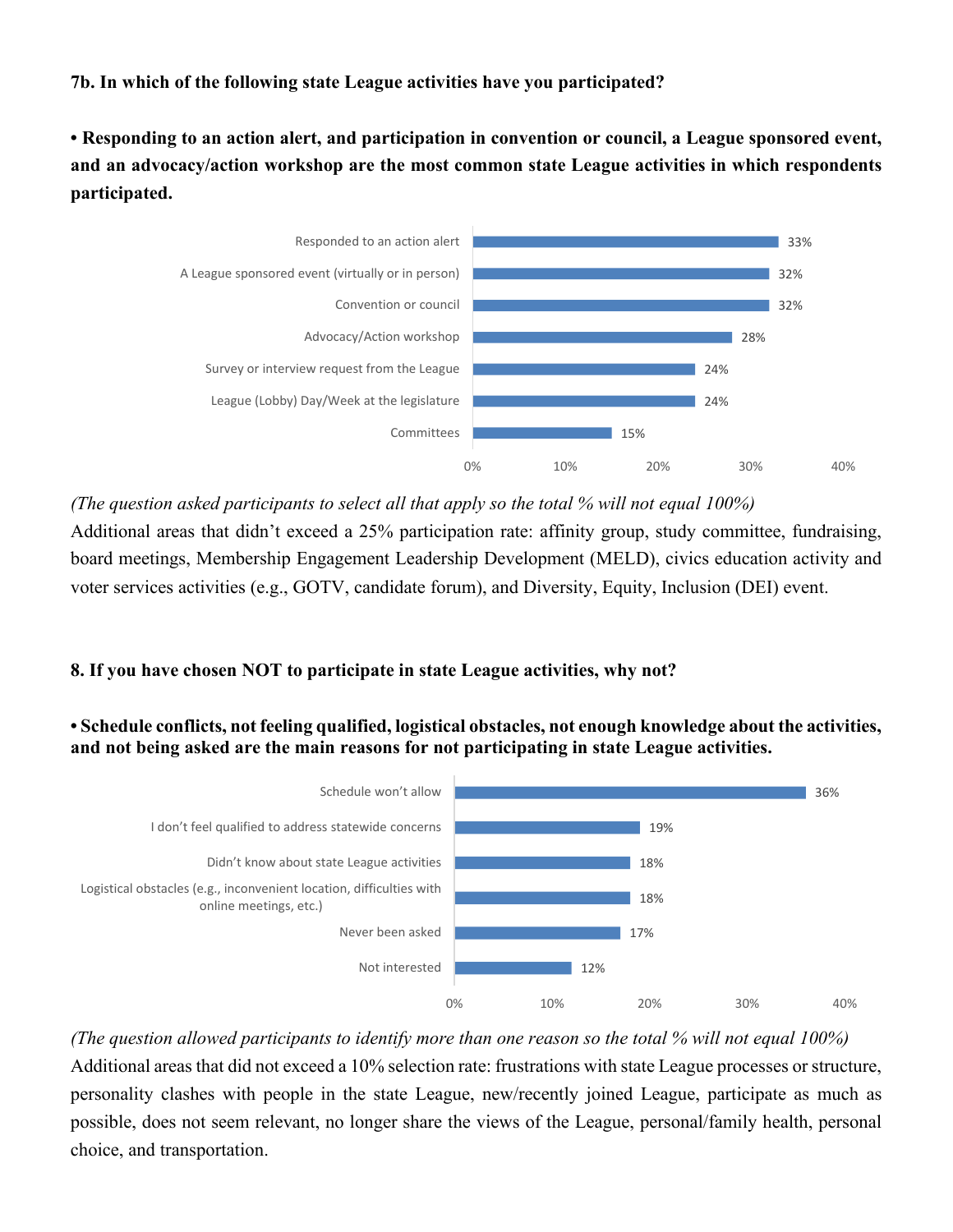## **9. As a result of the work of the state League, how much change in these areas have you observed during the past two years?**

### **• Increased legislative information, voter education, and state League communication, during the last two years, showed the greatest state League change.**

- 1. Increased information about legislation
- 2. Increased voter education
- 3. Improved state League communication and access to information
- 4. Increased local League collaborations
- 5. Increased number of state League leaders (e.g., state committee chairs and affinity groups)
- 6. Increased member involvement in state League activities
- 7. Increased state League Diversity, Equity, Inclusion (DEI) awareness and action

### *Ranked on a 4 point scale with the most change answer ranked as #1.*

Additional areas not identified above include: reduced membership financial barriers (e.g., membership payments and travel to League events), increased new member recruitment, increased new member support (e.g., orientation, new member training), membership more representative of the whole community, and increased membership retention.

#### **10. The state League has several focus areas. Please rate the effectiveness of each area's impact.**

### **• Influencing legislative actions and strengthening voter services and civic education were the state League focus areas with the greatest effectiveness.**

- 1. Influencing state legislative actions
- 2. Strengthening state-wide voter services
- 3. Strengthening state-wide civic education
- 4. Communication of state League activities
- 5. Influencing state agency actions
- 6. Strengthening partnerships/coalitions with organizations where we have shared visions
- 7. Conducting studies of relevant issues

#### *Ranked on a 4 point scale with the most effective action ranked as #1*

Additional areas not identified above include: increasing membership, fundraising, and engaging with more diverse groups.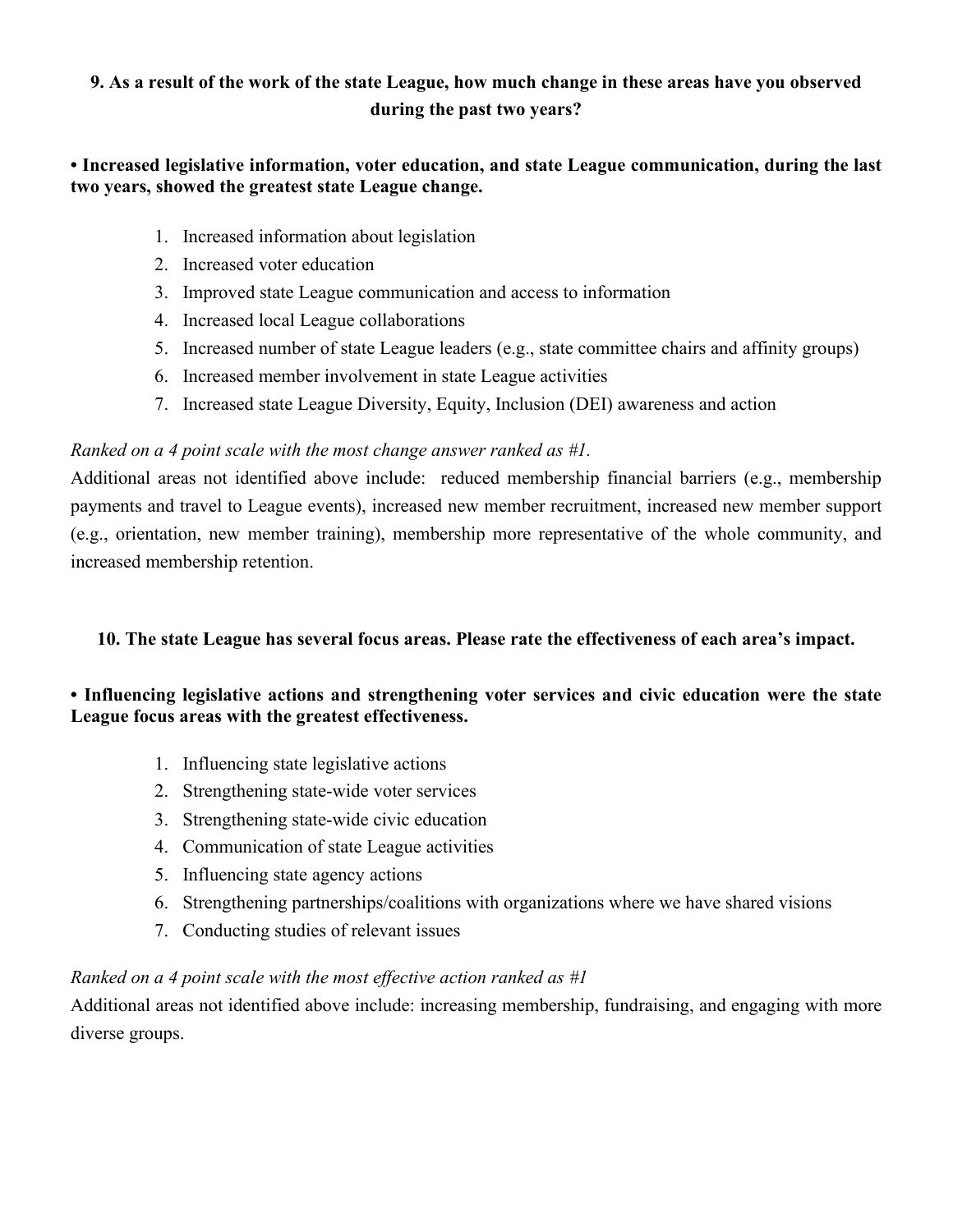## **11. Rank each strategy in terms of how it will help LWVWA achieve the following state League goal: Increase LWVWA Impact.**

### **• Strengthening civic education and voter services and enhancing public policy advocacy are the best strategies to increase LWVWA Impact.**

- 1. Strengthening state-wide civic education
- 2. Strengthening state-wide voter services
- 3. Enhance advocacy outcomes affecting public policy, both legislative and executive levels
- 4. Motivate attitudes toward the value of civic involvement
- 5. Build stronger relationships with League allies and partners
- 6. Communication of state League activities
- 7. Conduct studies of relevant issues

*Ranked on a 4 point scale with the most effective action ranked as #1.*

## **12. Rank each strategy in terms of how it will help LWVWA achieve the following state League goal: Facilitate Local League Work.**

## **• Increased diversity of membership and group collaborations and support of local League's leadership development and membership recruitment are the best strategies to Facilitate Local League Work.**

- 1. Increase diversity of ethnicity, age, gender and socio-economic status at all levels of League/Engaging with more diverse groups
- 2. Help local Leagues with new leadership development
- 3. Help local Leagues increase membership
- 4. Support on-going training and exchange of ideas
- 5. Strengthen communication across local Leagues and between local Leagues and state League

*Ranked on a 4 point scale with the most effective action ranked as #1*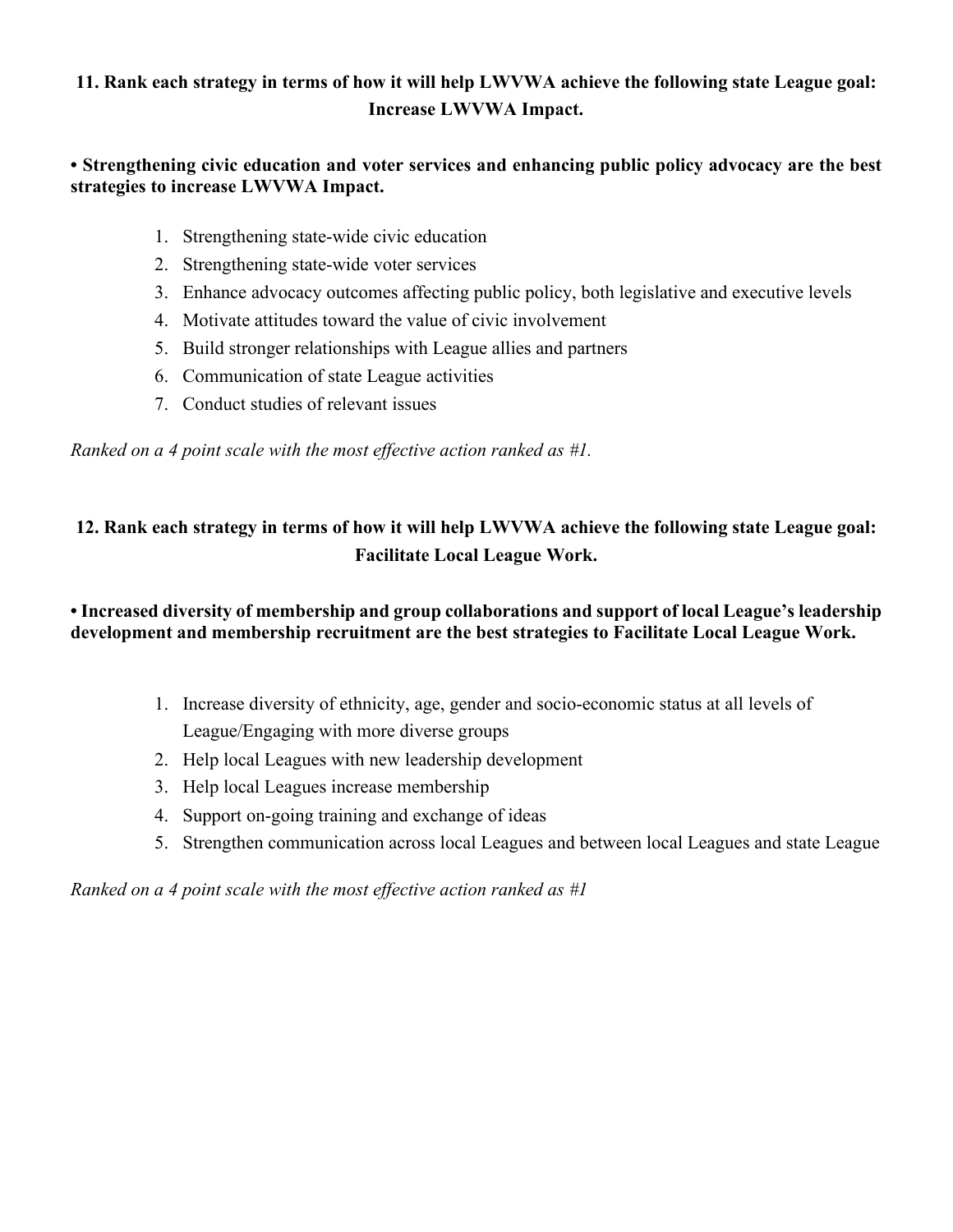## **13. Rank each strategy in terms of how it will help LWVWA achieve the following state League goal: Strengthen Organizational Capacity.**

## **• Investment in technical support, dedicated funding structure, and hiring additional staff are the best strategies to Strengthen Organizational Capacity.**

- 1. Invest in technical support needed to support state and local Leagues
- 2. Develop necessary funding to achieve League goals
- 3. Hire additional staff to strengthen state support
- 4. Establish policies and procedures needed to assure organizational effectiveness and continuity

## *Ranked on a 4 point scale with the most effective action ranked as #1.*

Additional areas not identified above include: increase convention participation and understanding, increase Council participation and learning, increase usefulness of This Month in the League (TMIL) newsletter, provide support for local technology issues, inform members about availability of Education Fund grants to local leagues (received 16 #1 votes), make website easier to use (received 26 #1 votes), and inform members about LWVWA investments.

## **14. Do you believe that the League is nonpartisan in practice?**

**• Members, believe that the local (84%) and state (71%) Leagues are nonpartisan in practice. However, there were members who were unsure and answered "Don't Know" about the local (9%) and state (23%) Leagues so there is opportunity to improve communication on this issue.**

**Local League 84% identified the local League as nonpartisan 9% not sure State League 71% identified the state League as nonpartisan 23% not sure**

Examples of how the League is Non-partisan included: reminders at every meeting and forum about sticking to facts and being non-partisan, positions on issues being thoroughly studied, candidate forums including all parties and just facts, not endorsing any candidates and material being edited to be non-partisan.

Examples of how the League is partisan included: partisan appearances due to parties changing, the League being viewed as liberal, today's political environment making it difficult to be non-partisan, and educational material having a partisan bias.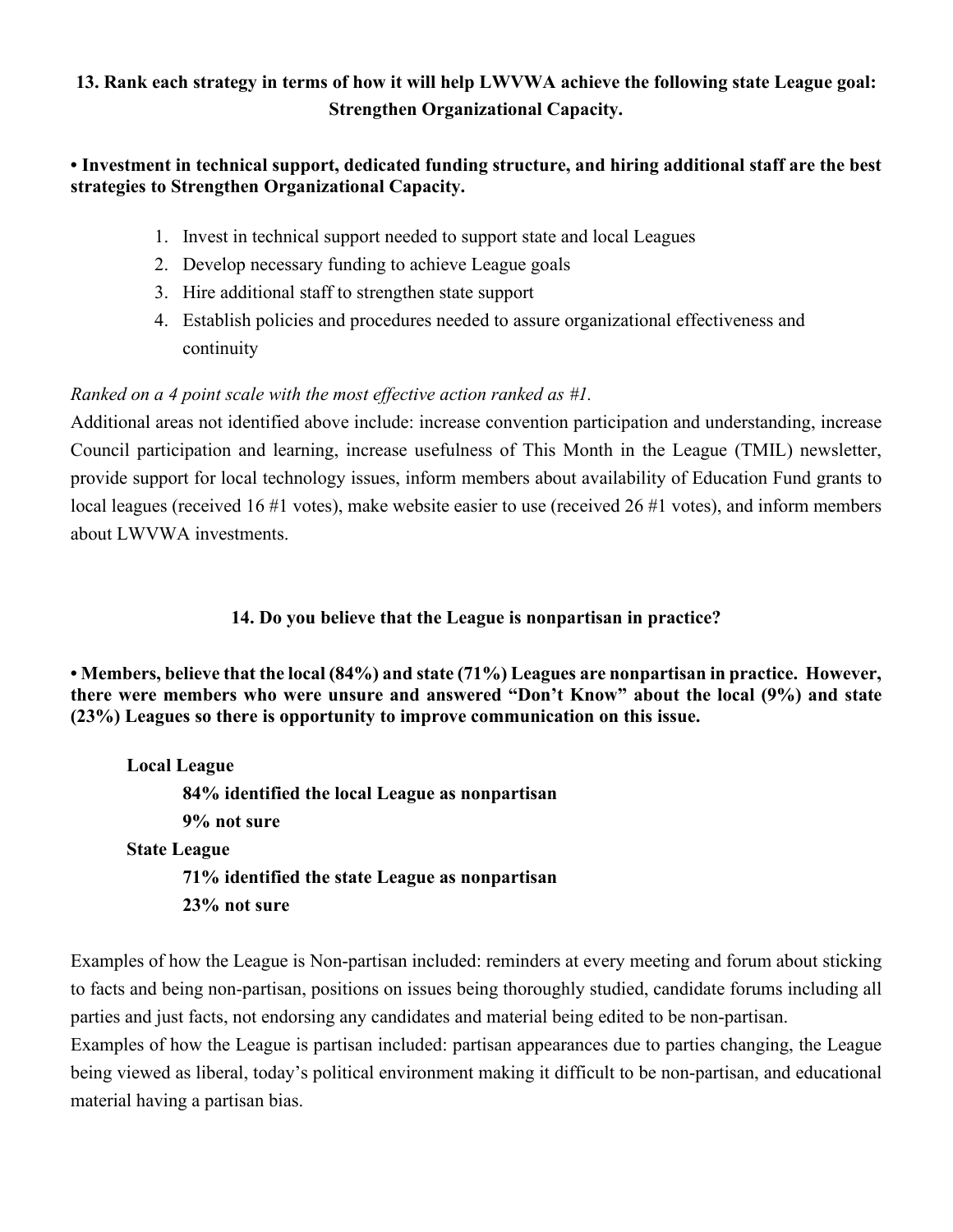## **15. Do you believe the state League is on the right track as it works to grow Diversity, Equity, Inclusion (DEI)?**

**• Members, believe (42%) that the state League is on the right track as it works to grow Diversity, Equity, Inclusion (DEI). However, 50% of total respondents were unsure and answered "Don't Know" so there is opportunity to improve communication on this issue.**

### **State League**

## **42% identified the state League as on the right track to grow DEI 50% not sure**

Examples of how the League is on the Right Track included: focusing on DEI both at the state and local League and bringing in DEI presentations/speakers.

Examples of how the League is on the Wrong Track included: no clear evidence of action or plan., lack of partnerships, poor communication, and focusing more on external than internal League structures.

Examples of how participants are unsure if the League is on the Right or Wrong Track included: lack of clear communication of what is being done.

### **16a. What is your preferred method to get communications about local League activities?**

**• From email, during League meetings, and the local League website are members preferred local League communication methods.**



*(The question allowed participants to identify more than one reason so the total % will not equal 100%)* Additional areas not identified above include: League newsletter, phone, not on social media.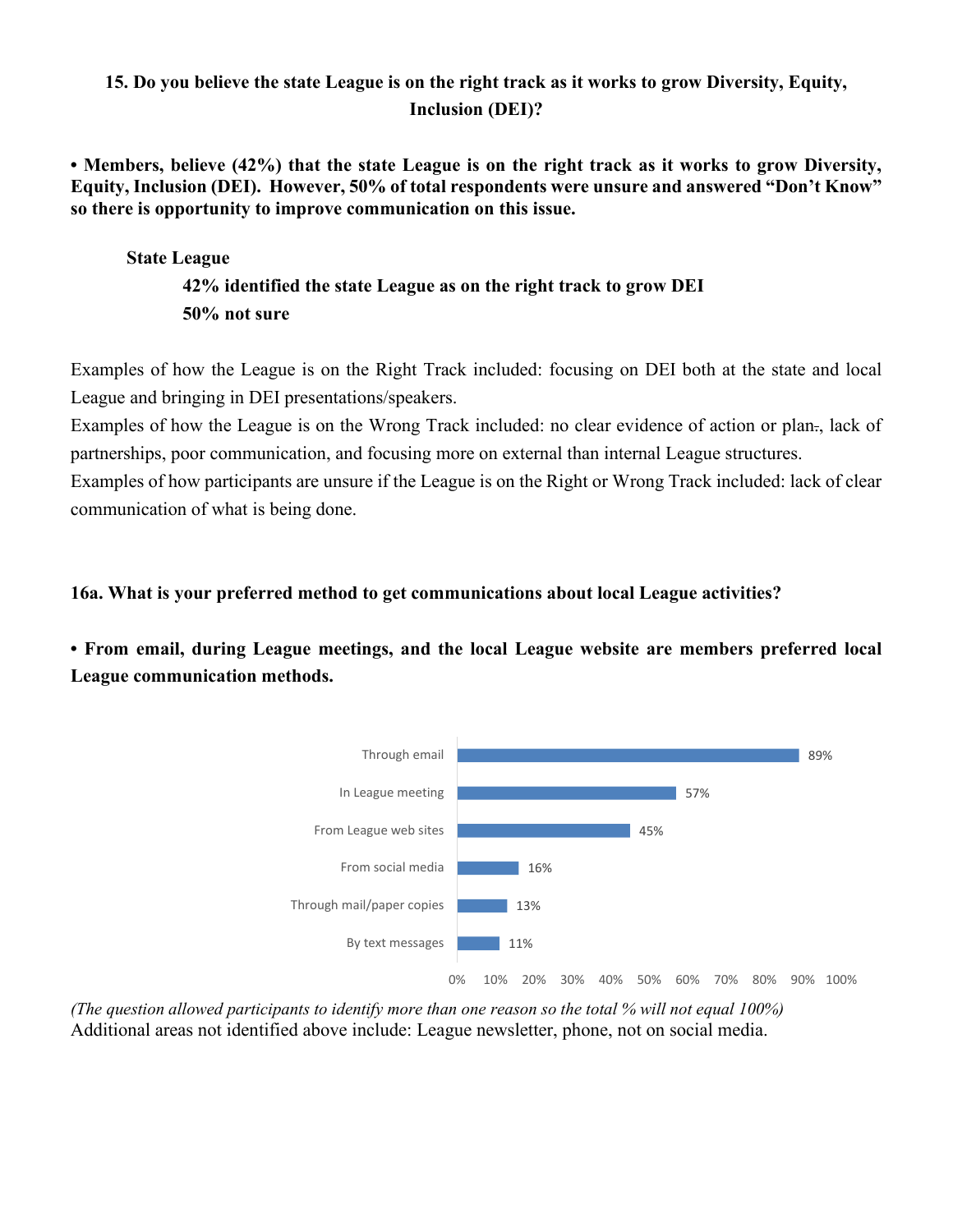**16b. What is your preferred method to get communications about state League activities?**

**• From email, the League website, and during League meetings are members preferred state League communication methods**



*(The question allowed participants to identify more than one reason so the total % will not equal 100%)* Additional areas not identified above include: League newsletter, phone, not on social media.

**17. What are the most common reasons for why you have not opened TMIL (This Month In League) or The Voter?**

**• Lack of time and too much information are the main reasons for members not opening This Month In the League or The Voter. Over ¼ of membership indicate that they open and read every one.**



*(The question allowed participants to identify more than one reason so the total % will not equal 100%)* Additional areas not identified above include: never received, didn't know about them, and rely on another resource.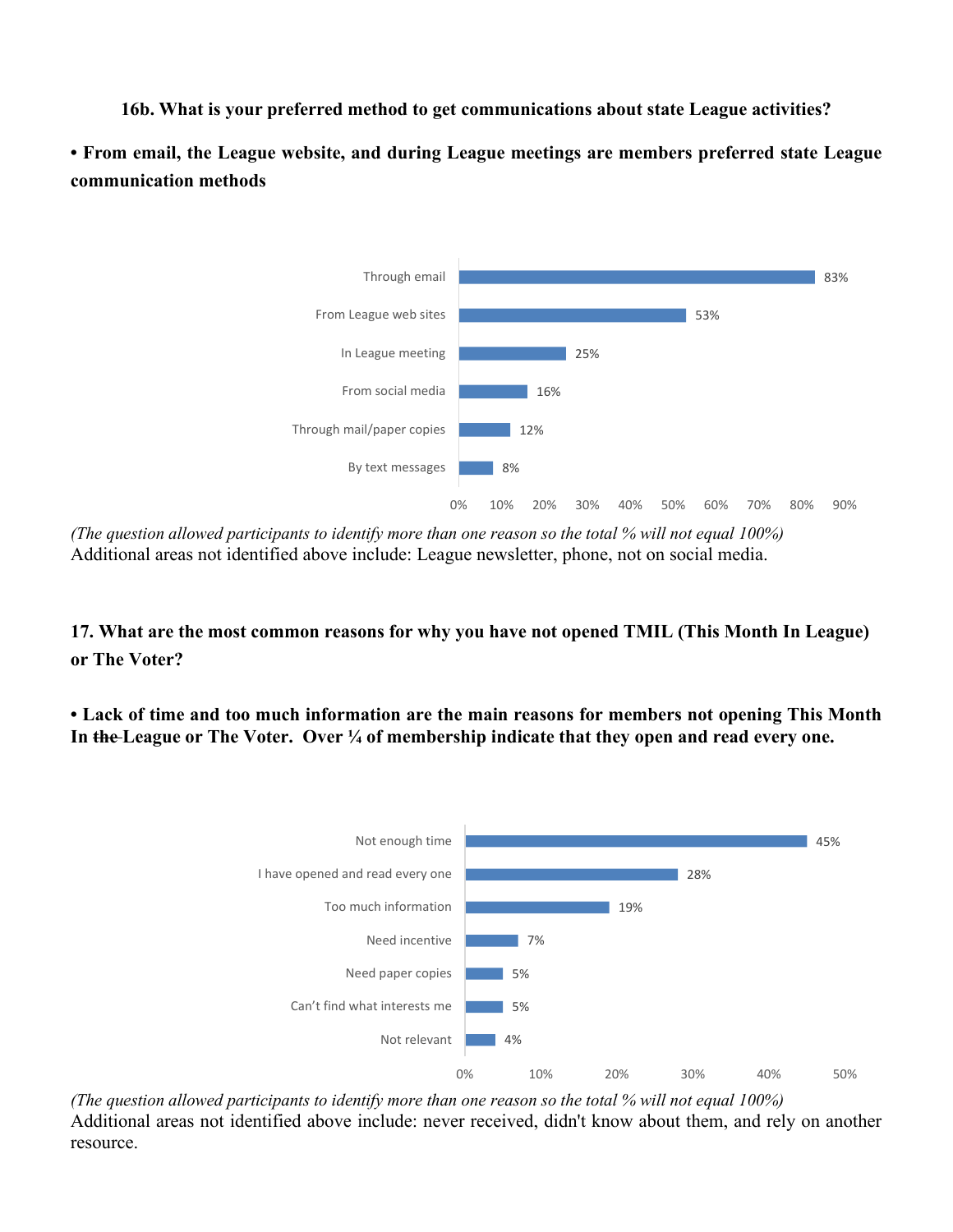#### **18. How can the state League make itself more visible to League members?**

**• Increasing state Leaders' visibility and improving communication about state League activities are the preferred ways the state League can be more visible to membership.**



Additional recommendations to improve League visibility to the members include:

Increased Leader Visibility: state leadership attend local meetings, connect with local Leagues, and share information.

Improved Communications: increase communication of League accomplishments and develop positions on issues and communicate them to members.

Improved Email: increase the number of emails but change email design so that they are more executive summary style that includes less information and is more direct.

Specific Program Improvement: increase number of affinity groups, increase zoom utilization, explore using club express, and promote 411.

Improved Training: train new members and volunteers and increase video training.

Convening In-Person events: transition back from COVID with in-person meetings.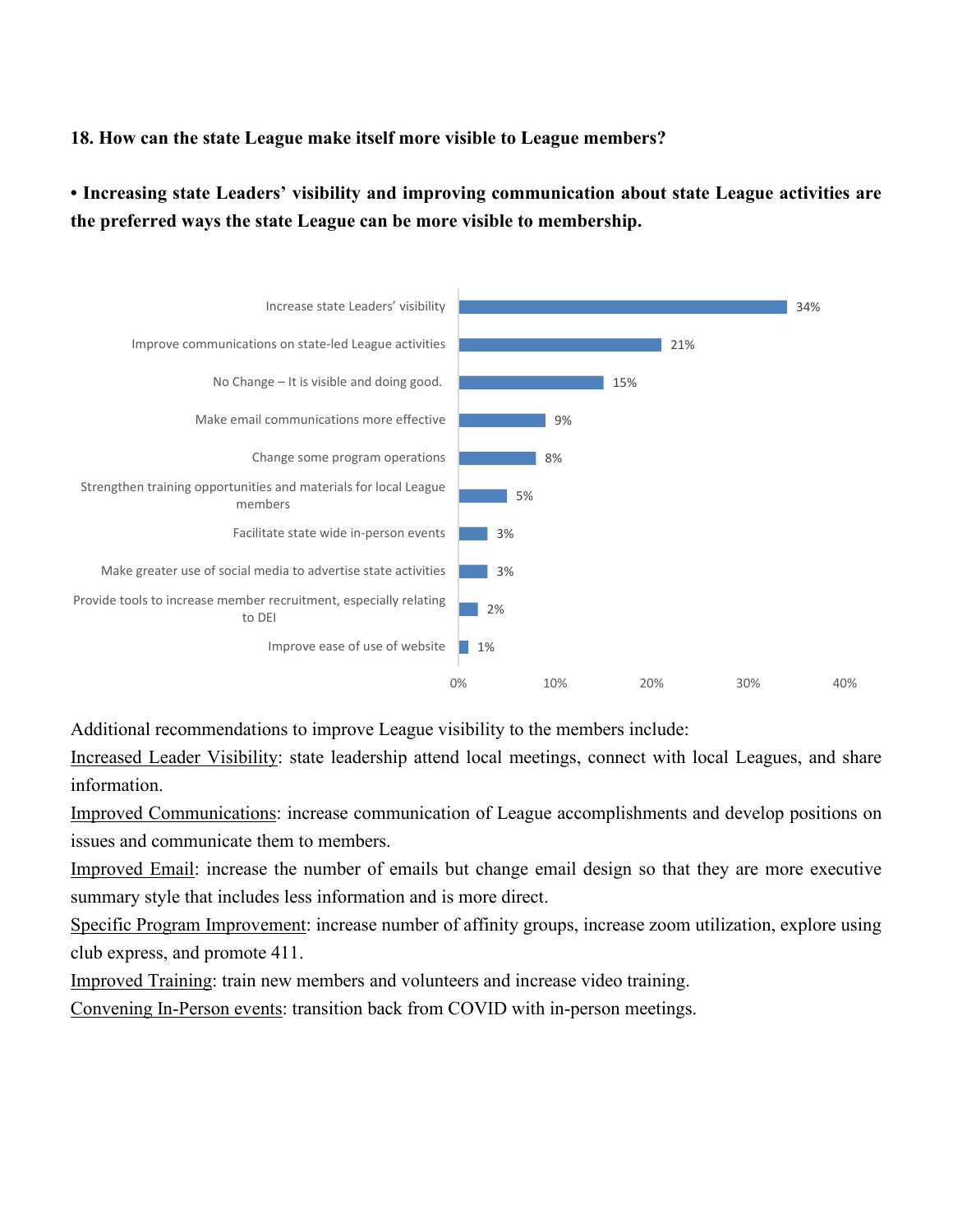## **19. How can the state League make itself more visible to the public?**

**• Increasing non-paid public activities, expanding the range of public event topics, and development of more partnerships and collaborations are the main ways the state League can be more visible to the public.**



Additional recommendations to improve League visibility to the public include:

Non-paid publicity: get interviews on the TV and write letters to the editor.

More League events: more public forums which are not just around elections.

Partnerships: Develop partnerships and collaborations.

Paid publicity: advertise events and how to join local Leagues.

Attend outside events: increase visibility and presence at public events.

## **20. What are 3-5 words that you would use to describe the state League?**

### **• Resource, dedicated, active, influential, and advocate are the most common words to describe the state League.**

- 1. Resource
- 2. Dedicated
- 3. Active
- 4. Influential
- 5. Advocate
- 6. Engaging
- 7. Thorough
- 8. Unknown (outside the League)
- 9. Organized
- 10. Non-Partisan
- 11. Educational
- 12. Relevant

*Listed by the most commonly stated attribute, with #1 being the most common.*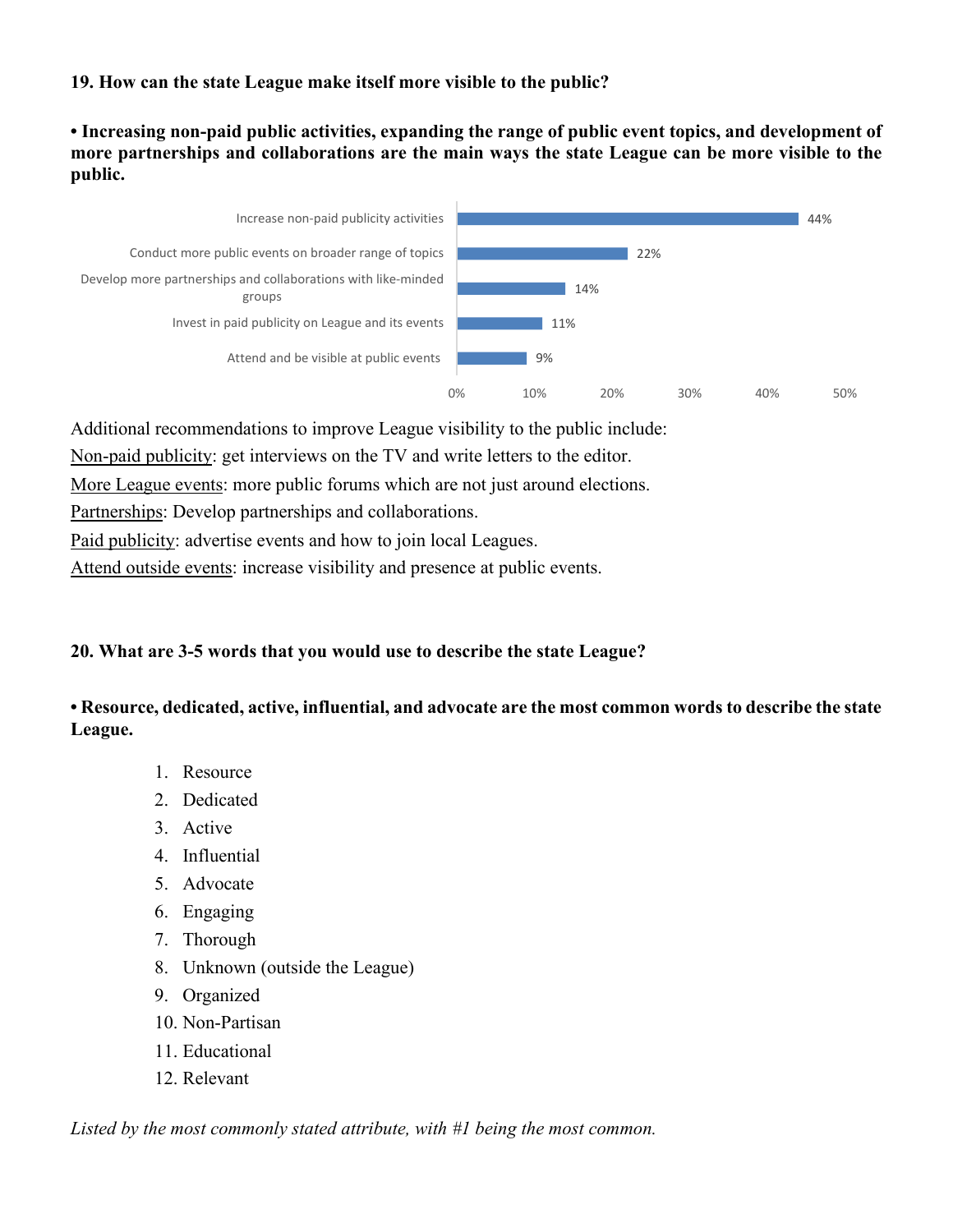## **Demographics of participants**

### **21. Where do you live?**

• **84% live West of the Cascades and 16% East of the Cascades.**

| Where you live       | $\%$ |
|----------------------|------|
| West of the Cascades | 84%  |
| East of the Cascades | 16%  |

### **22. How populated is the place where you live?**

• **27% live in a Rural area, 37% in a Suburban area, and 36% in an Urban area.**

| <b>Population</b> | $\frac{1}{2}$ |
|-------------------|---------------|
| Rural             | 27%           |
| Suburban          | 37%           |
| <b>Urhan</b>      | 36%           |

### **23. Were you born in WA state?**

• **26% were born in Washington state.**

| <b>Born in WA</b> | $\frac{6}{9}$ |
|-------------------|---------------|
| No                | 74%           |
| Yes               | 26%           |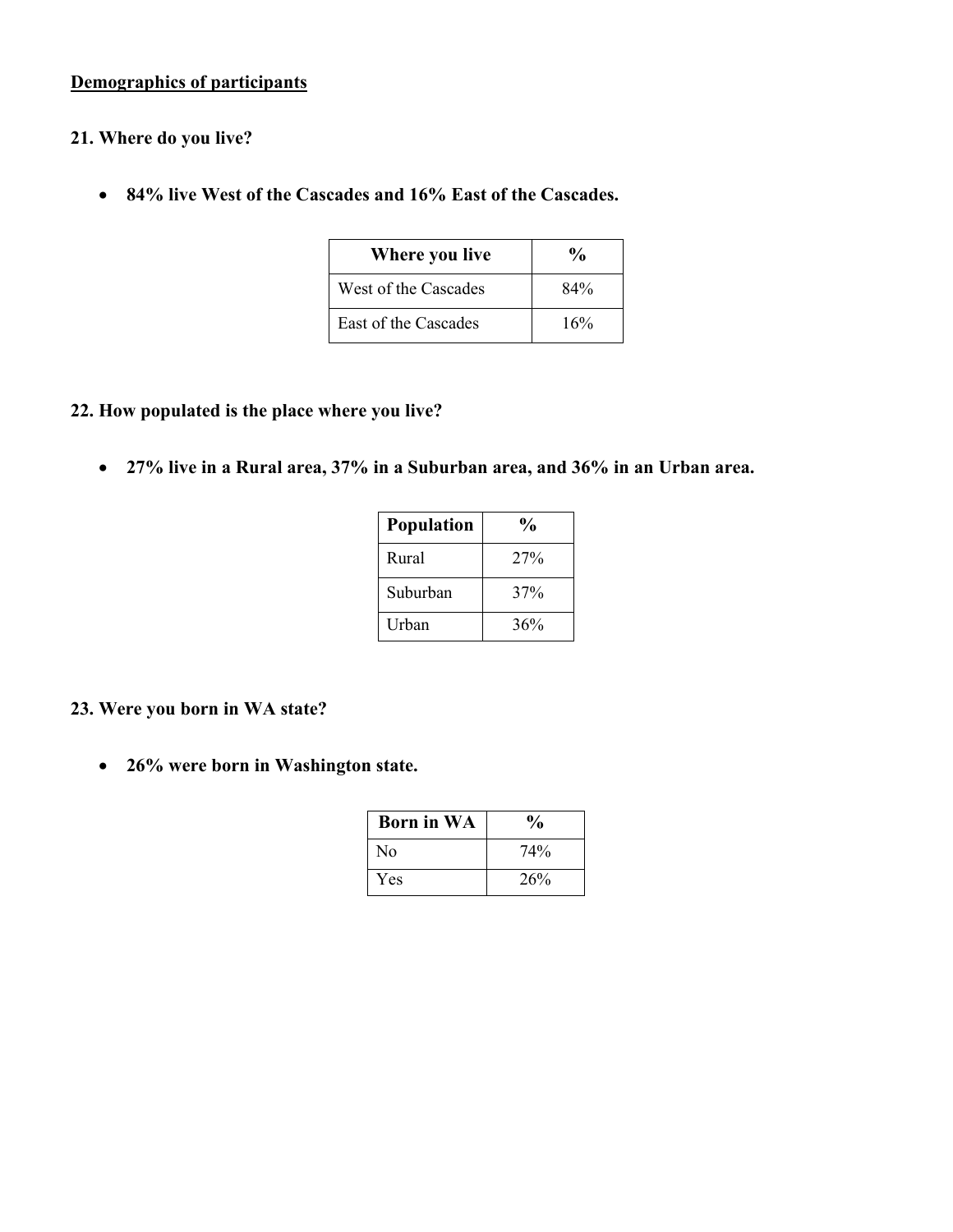#### **24. How long have you been involved in the League?**

• **11% have been less than 1 year with the League, 44% 1-5 years, 26% 6-20 years, 5% 21-30 years, and 14% over 30 years.**



#### **25. How old were you when you joined the League?**

• **2% were under 25 when they joined the League, 18% 26-40 years old, 44% 41-65 years old, 33% 66-80 years old, and 1% over 80 years old.**



- **26. Which of the following age groups reflects your current age?**
	- **2% of participants were under 41 years old, 21% 41-65 years old, 61% 66-80 years old, and 15% over 80 years old.**